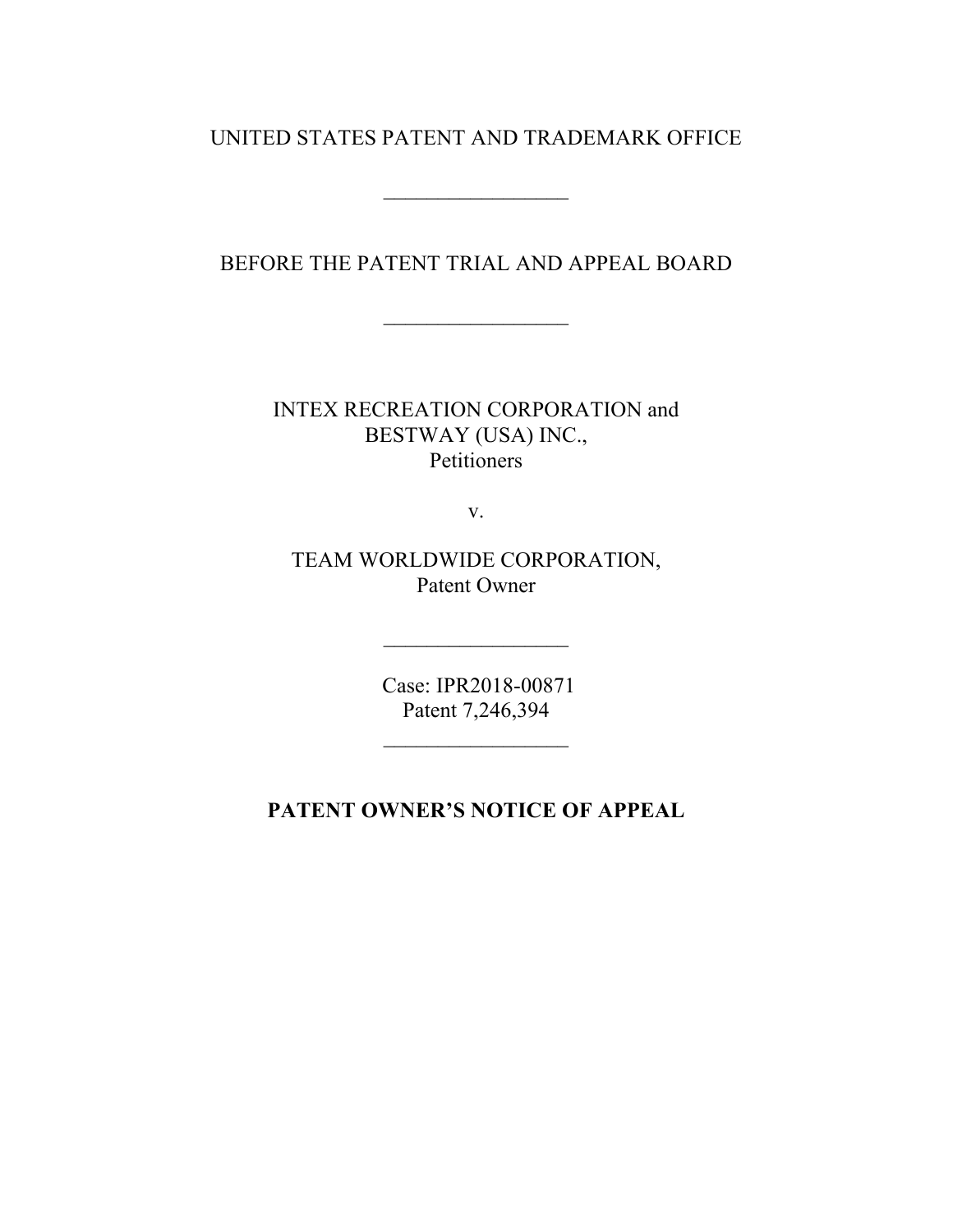Director of the United States Patent and Trademark Office c/o Office of the General Counsel Madison Building East, 10B20 600 Dulany Street Alexandria, VA 22314-5793

Notice is hereby given, pursuant to 35 U.S.C. §§ 141 and 142 and 37 C.F.R. §§ 90.2 and 90.3, that Patent Owner Team Worldwide Corporation. ("TWW") hereby appeals to the United States Court of Appeals for the Federal Circuit from the Final Written Decision entered on September 12, 2019 (Paper 132, which is sealed and subject to protective order and which is referenced by the Notice of Disposition of Sealed Final Written Decision Determining Some Challenged Claims Unpatentable (Paper 138) entered on September 25, 2019), and from all underlying orders, decisions, rulings and opinions that are adverse to Patent Owner, including, without limitation, those within the Decision on Institution of *Inter Partes* Review, (Paper 14).

In accordance with 37 C.F.R. § 90.2(a)(3)(ii), Patent Owner TWW further indicates that the issues on appeal include, but are not limited to, claim construction and determination of unpatentability of claims 1-3, 7-12, 16-18, 22 and 23 of U.S. Patent No. 7,246,394.

Furthermore, Patent Owner TWW further submits that the Final Written Decision must be vacated and remanded pursuant to the Federal Circuit opinion in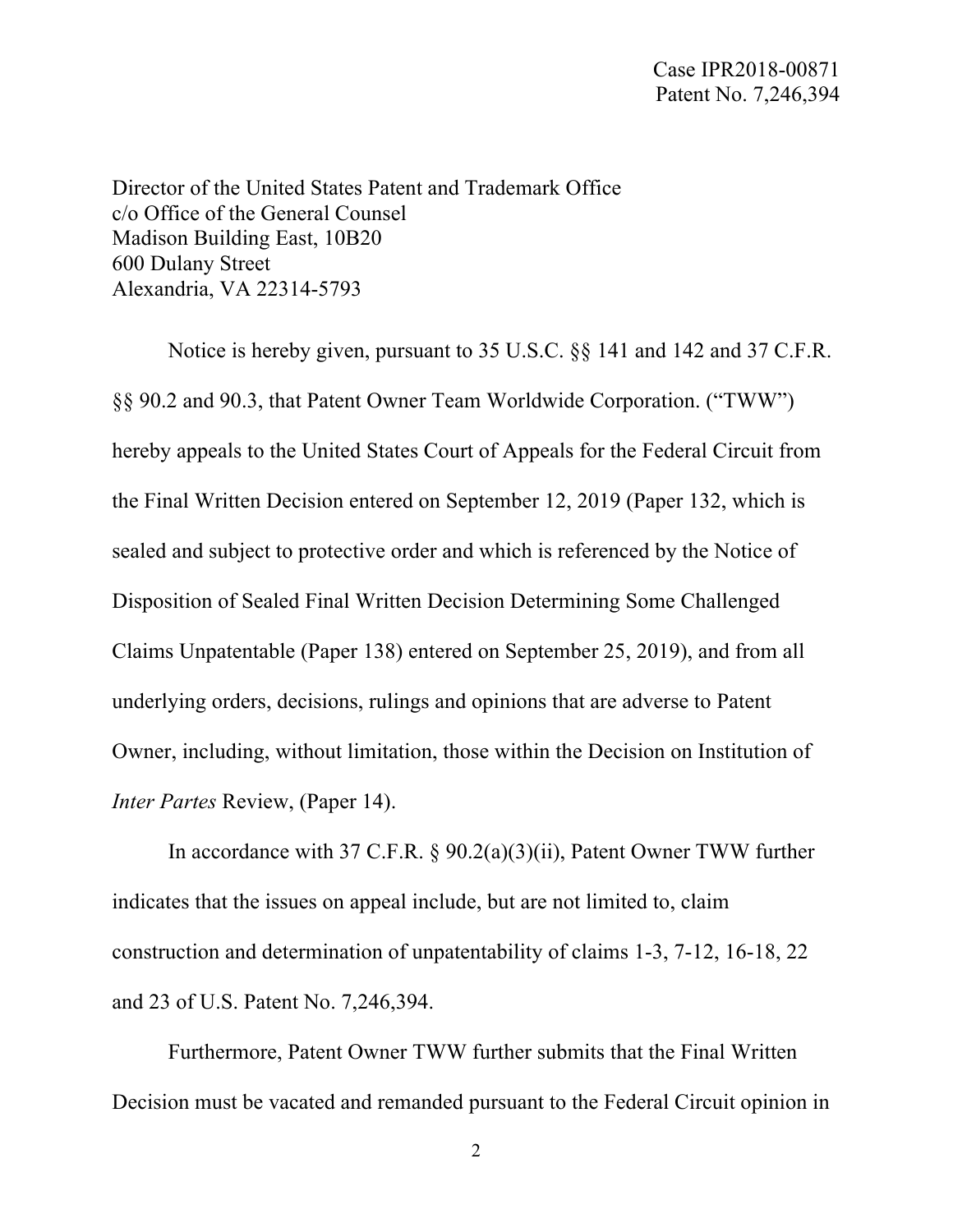*Arthrex, Inc. v. Smith & Nephew, Inc*., No. 2018-2140, 2019 U.S. App. LEXIS 32613 (Fed. Cir. Oct. 31, 2019), because the appointment by the Secretary of Commerce of the Board's Administrative Patent Judges who issued the Final Written Decision, as currently set forth in Title 35, violates the Appointments Clause, U.S. Const., art. II, § 2, cl. 2.

Simultaneous with this submission to the Director, a copy of the Notice of Appeal is being filed with the Patent Trial and Appeal Board. In addition, the requisite copies of this Notice of Appeal, along with the required fees, are being filed with the Clerk's Office for the United States Court of Appeals for the Federal Circuit.

No fees are believed to be due to the United States Patent and Trademark Office in connection with this filing, but authorization is hereby given for any required fees to be charged to Schwegman, Lundberg & Woessner, P.A. Deposit Account No. 19-0743.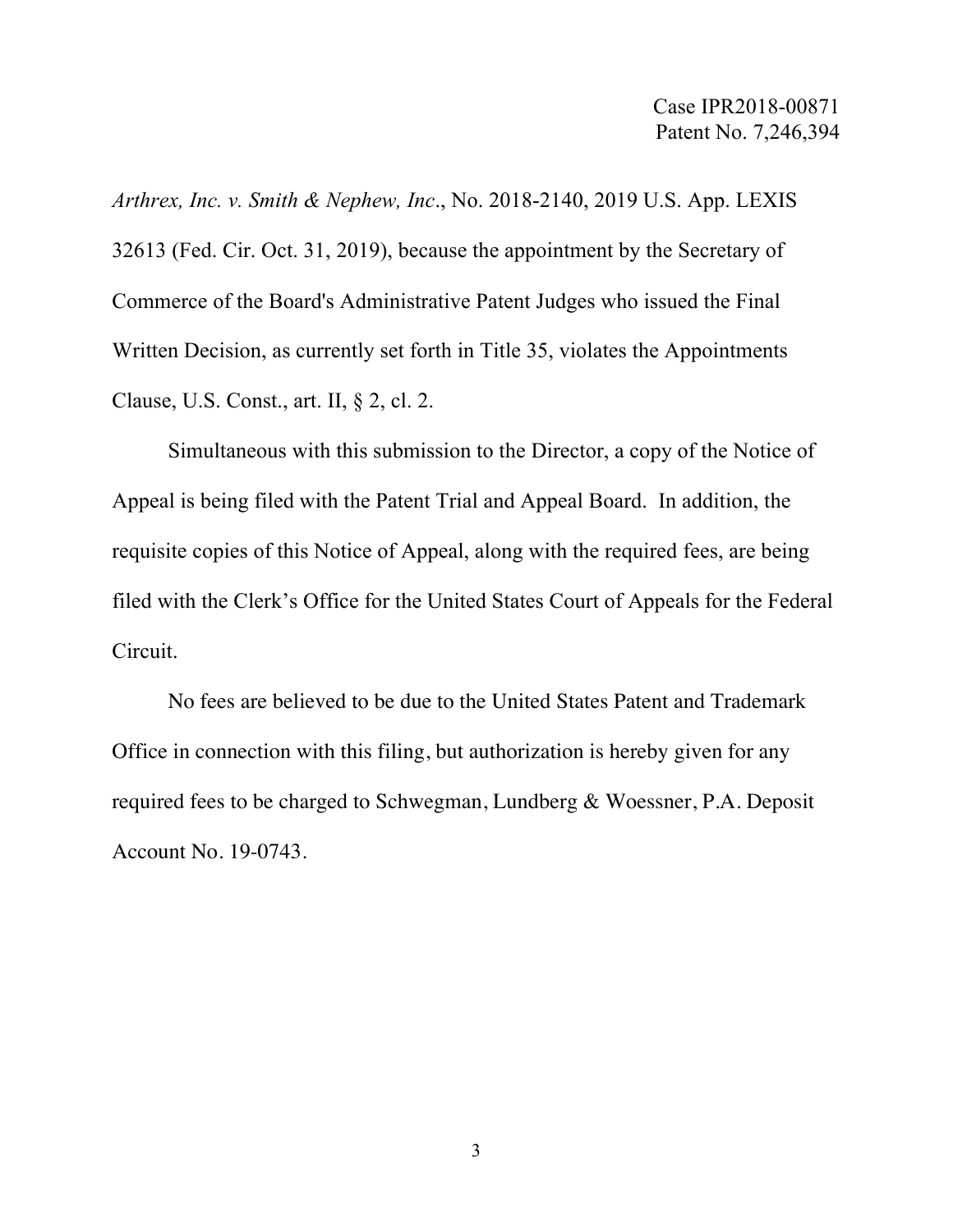Case IPR2018-00871 Patent No. 7,246,394

Respectfully submitted,

Date: November 12, 2019 */s/ Timothy E. Bianchi*

Timothy E. Bianchi Reg. No. 39,610 Schwegman, Lundberg Woessner PA 1600 TCF Tower 121 South  $8<sup>th</sup>$  St. Minneapolis, MN 55402 Email: tbianchi@slwip.com Phone: 612 373-6912

*/s/ Ronald Wielkopolski*

Ronald Wielkopolski USPTO Reg. No. 69,359

RuyakCherian, LLP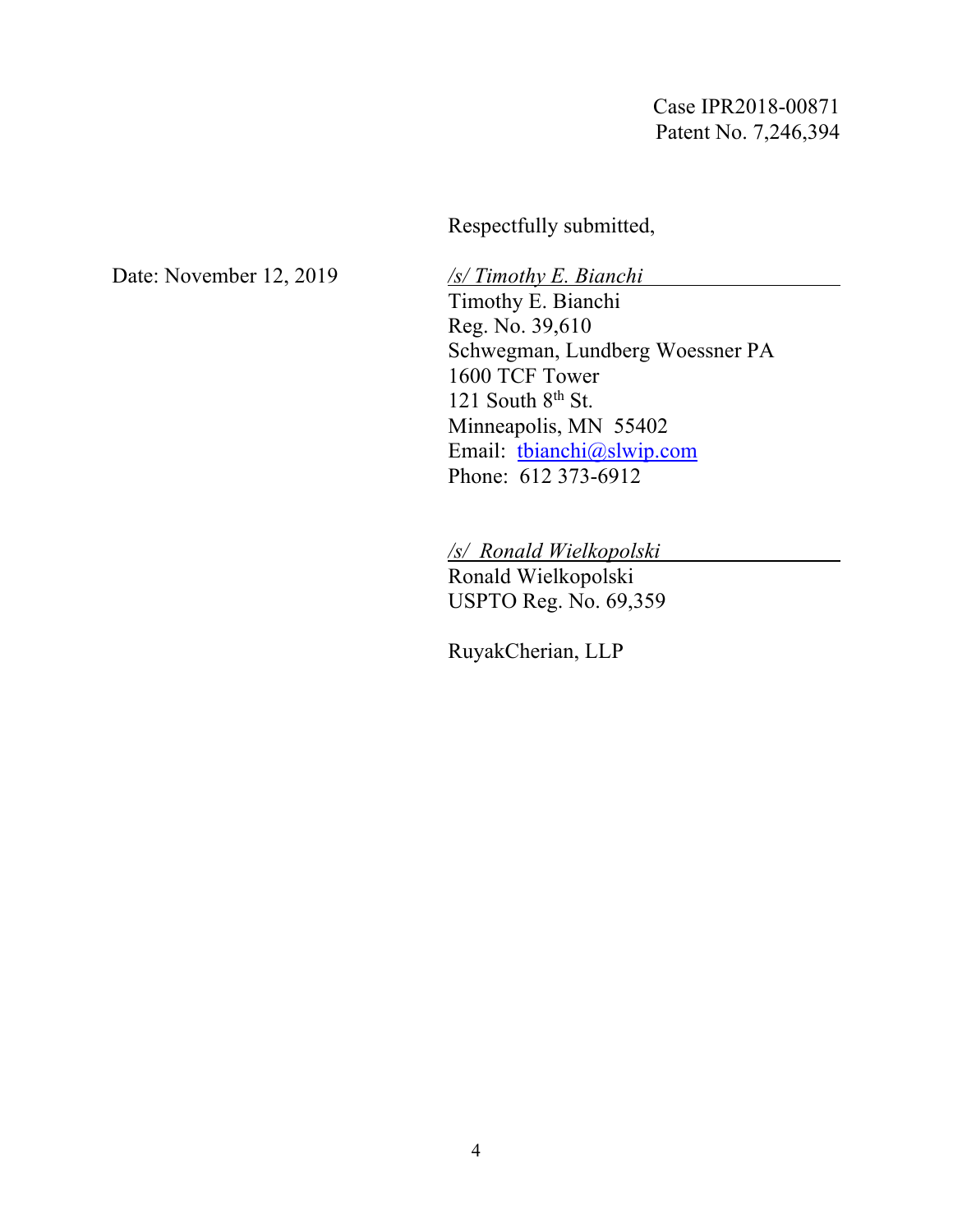## **CERTIFICATE OF SERVICE IN THE PTAB TRIAL**

The undersigned certifies service of the Patent Owner's Notice of Appeal pursuant to 37 C.F.R. § 42.6(e) on counsel of record for the Petitioner by email as

authorized by the Petitioner at the following e-mail addresses:

Trevor.Carter@faegrebd.com Andrew.McCoy.PTAB@faegrebd.com jsartz@dickinsonwright.com scaloiaro@dickinsonwright.com dtennant@whitecase.com allen.wang@whitecase.com

Respectfully submitted,

Date: November 12, 2019 By /s/ Timothy E. Bianchi Timothy E. Bianchi Reg. No. 39,610 Schwegman, Lundberg Woessner PA 1600 TCF Tower 121 South  $8<sup>th</sup>$  St. Minneapolis, MN 55402 Email: tbianchi@slwip.com Phone: 612 373-6912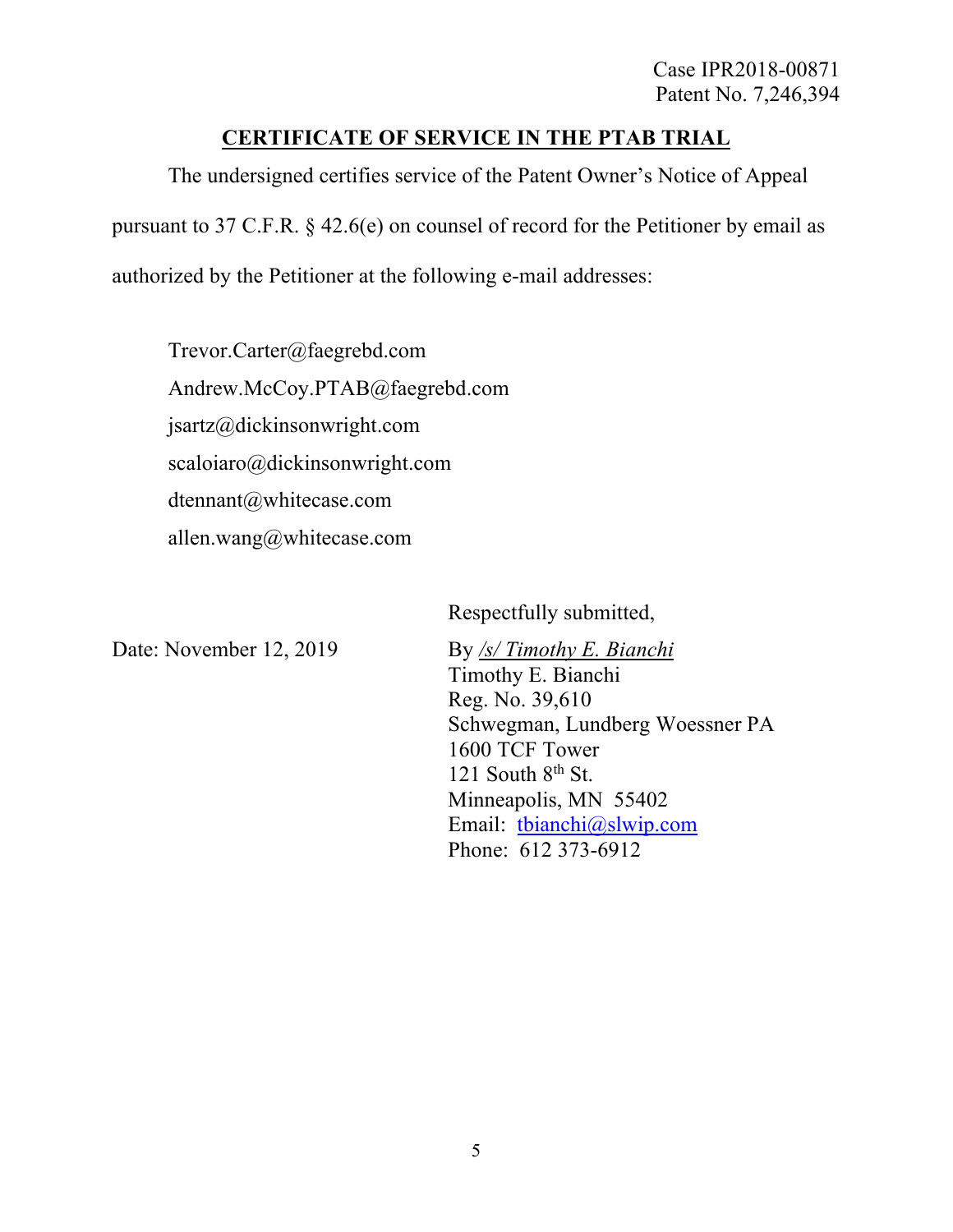Case IPR2018-00871 Patent No. 7,246,394

## **CERTIFICATE OF FILING WITH THE FEDERAL CIRCUIT**

I hereby certify that the requisite number of true and correct copies of the

foregoing PATENT OWNER'S NOTICE OF APPEAL was filed electronically

through CM/ECF with the United States Court of Appeals for the Federal Circuit

on November 12, 2019 at the following address:

United States Court of Appeals for the Federal Circuit 717 Madison Place, N.W., Suite 401 Washington, DC 20439

Date: November 12, 2019 By /s/ Timothy E. Bianchi

Timothy E. Bianchi Reg. No. 39,610 Schwegman, Lundberg Woessner PA 1600 TCF Tower 121 South  $8<sup>th</sup>$  St. Minneapolis, MN 55402 Email: tbianchi@slwip.com Phone: 612 373-6912